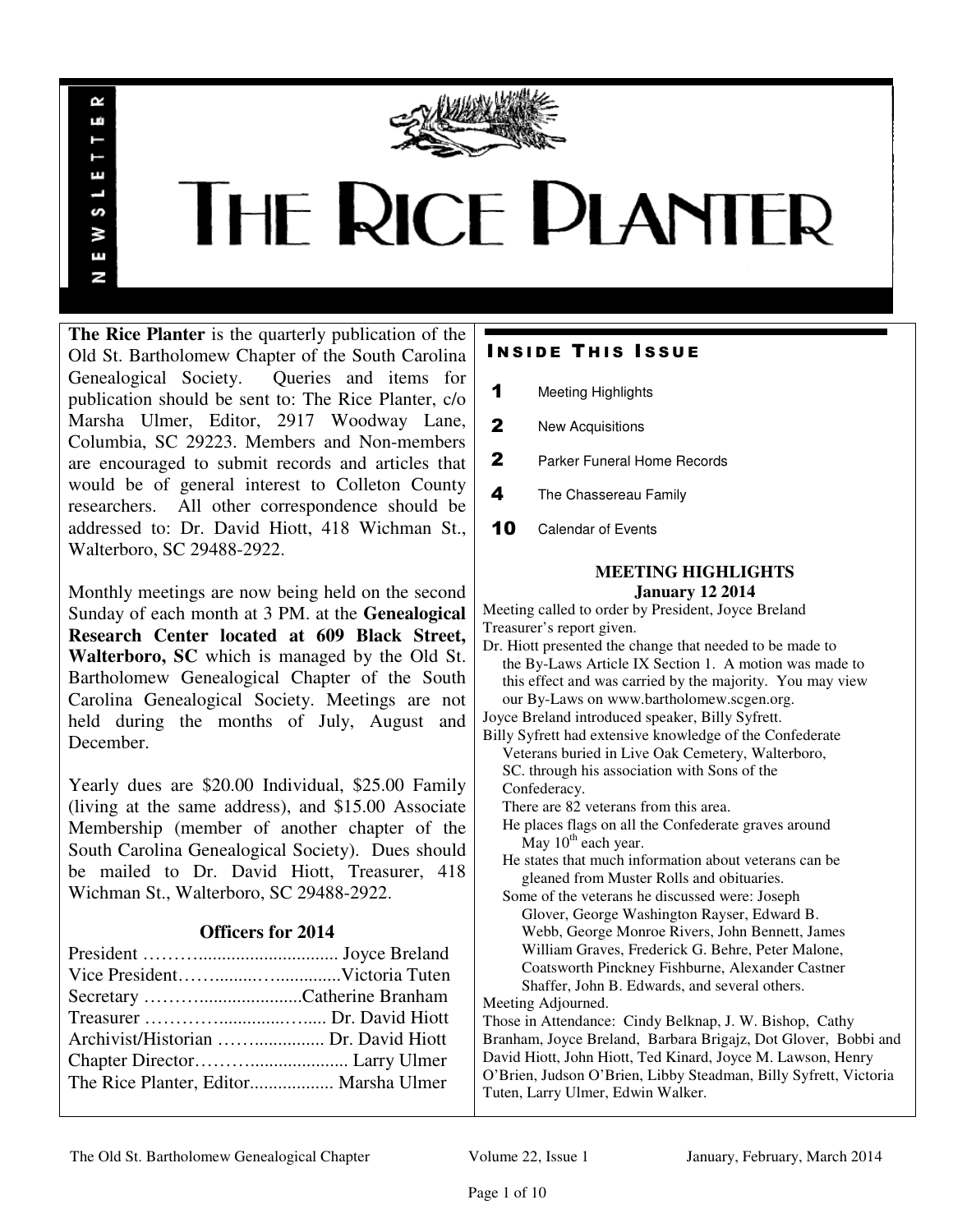# **MEETING HIGHLIGHTS February 9, 2014**

Meeting called to order by President, Joyce Breland Treasurer's Report Given. Introduction of guest speaker, Dot Glover. Dot Glover grew up in Williamsburg County and works in the library in Charleston, SC. Dot Glover spoke on The Family History of Joseph Edward and Mary Edmundson Bellinger Glover. Presented Glover Coat of Arms. Family Motto is "Arise, shine; for your light has come. And the glory of the Lord is risen upon you." Joseph Edward owned a lot of land. He lived on a plantation at Cook's Hill and later moved to Hampton St. in Walterboro, SC. Education of Mary Edmundson Bellinger. Mary was a descendant of landgrave, Edmund Bellinger. Dot Glover's presentation was most interesting and information. Dr. Hiott announced that Betty Jane Miller will be our speaker at our next meeting which will be held March  $9<sup>th</sup>$  2014 at 3pm. Meeting Adjourned. Those in attendance: Julie Bell, J. W. Bishop, Betty Black, JoAnne Boone, Cathy Branham, Joyce Breland, Dot Glover,

Debbie Hall Gorrell, Kay Hall, Lenora Hiott Hall, Joyce Hamilton, Pat Hamilton, Lenora Hickman, Bobbie and David Hiott, John Hiott, June Hudson, William R. Jacques, Martha Johnson, Becky Kinard, Ted Kinard, Joy M. Lawson, Libby Steadman, Victoria Tuten, Larry Ulmer, Edwin Walker.

#### **FROM BOARD OF DIRECTORS OLD ST. BARTHOLOMEW CHAPTER**

After evaluation of the benefits and costs of being a chapter of the South Carolina Genealogical Society, the Board of Directors of the Old St. Bartholomew Chapter have recommended to the membership a termination of its relationship with SCGS after the current year. This intention will be voted on at our meeting to be held April  $13<sup>th</sup> 2014$ .

The Board of Directors has voted to change the name of Old St. Bartholomew Chapter of the South Carolina Genealogical Society to COLLETON GENEALOGY SOCIETY.

Additional information will be given to all members through our newsletter "The Rice Planter".

# **REMINDER**

If you haven't renewed your membership for 2014 this could be your last newsletter.

BETTY JANE MILLER will be our guest speaker on Mar 09 2014. She will be speaking to us on The Creech Family.

#### **NEW ACQUISITIONS TO OLD ST BARTHOLOMEW CHAPTER RESEARCH CENTER**

We wish to thank the following for Donations made to Old St. Bartholomew Chapter: Bernie L. Crosby Nita Glover Eason Marion Glover Terri Jackson Mary Platt Dr. & Mrs. Michael Warren

# **PARKER FUNERAL HOME RECORDS**

### **Jones, Joseph Newton**

b. Jun 26 1884 Ashton, SC d. Nov 23 1957 Orangeburg Regional Hosp., Orangeburg, SC bur: Cross Swamp Methodist Cemetery Occ: Retired Farmer Spouse: Janie Black Father: William Newton Jones b. Ashton, SC Mother: Annie Miley b. Colleton County, SC Dau: Mrs. Sidney Coggins of Ehrhardt, SC Mrs. Robert Chrystie of Charleston, SC Sis: Mrs Effie Thomas of N. Charleston, SC 3 Grandchildren

#### **Kinsey, Florrie Atkinson**

b. Sep 03 1902 Raleigh, NC d. Apr 25 1957 Colleton County Hosp., Walterboro, SC bur: Dr. Creek Bapt. Church Cemetery, Colleton County, SC Spouse: Grover C. Kinsey Father: Ansley Wayne Atkinson b. NC Mother: Lillian Shaw b. Halifax Co, NC Sis: Miss Ruth Atkinson of Columbia, SC Mrs. Larry Lommus of Columbia, SC Miss Irene Atkinson of Clinton, SC

# **Lemacks, James Morgan (Monnie)**

b. Mar 23 1887 Colleton County, SC d. Jul 19 1957 State Hospital, Columbia, SC bur: Peniel Methodist Church Cemetery, Colleton County, SC Occ: Farmer Spouse: Georgia Davis Father: Silas Lemacks b. Colleton County, SC Mother: Sarah Hiott b. Colleton County, SC Son: Joel M. Lemacks of Summerville, SC Clyde Lemacks of Beaufort, SC Sgt. Milton Lemacks of Ft. Jackson, SC David Lemacks of Elizabethtown, NC John C. Lemacks of Walterboro, SC George B. Lemacks of Charleston, SC Dau: Mrs. T. W. Warren of Tillman, SC Mrs. Virginia Lemacks of Greensboro, MD Bro: Melvin Lemacks of Walterboro, SC Sis: Mrs. Ben Walling of Walterboro, SC Mrs. Lynn Walling of Walterboro, SC 28 Grandchildren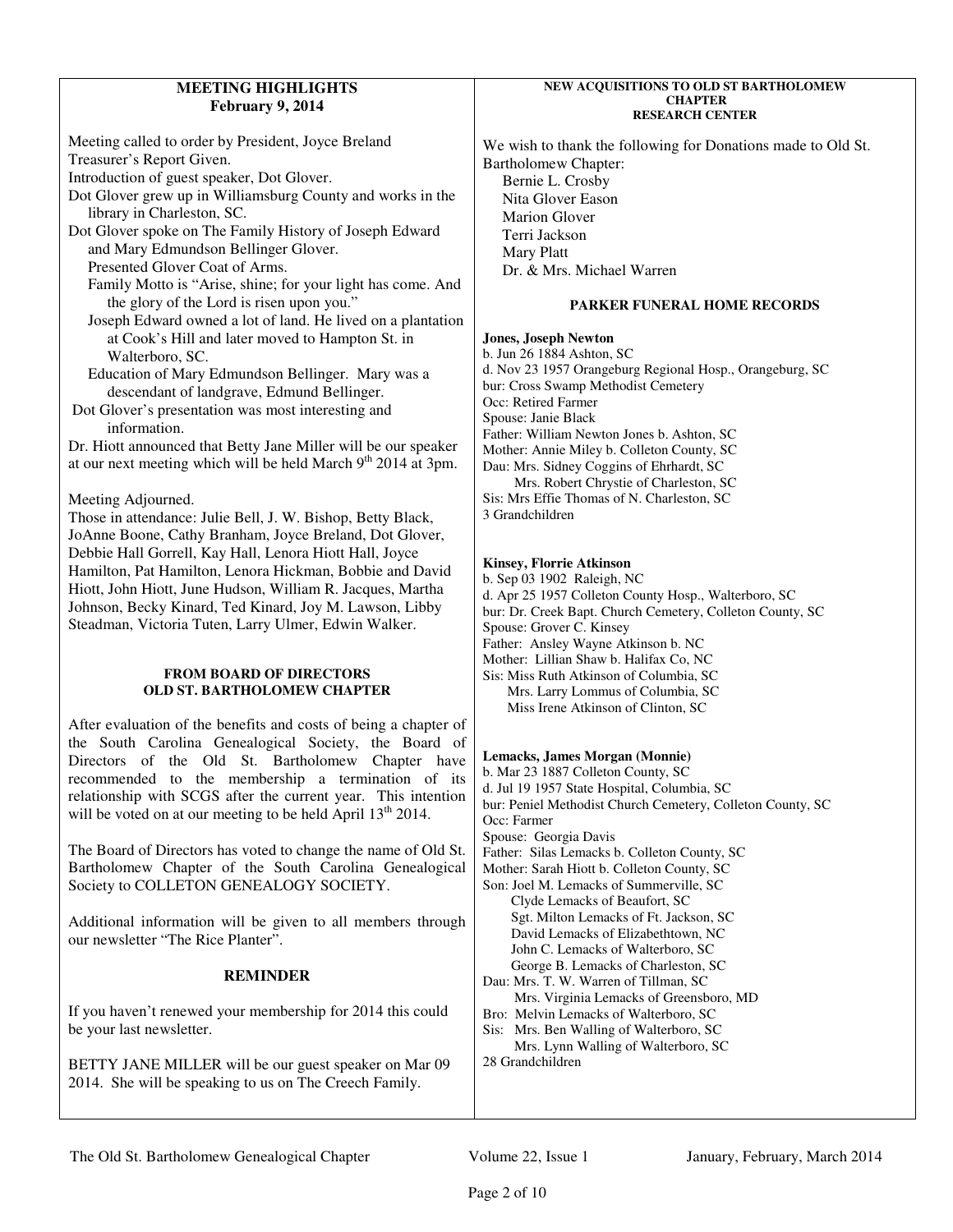#### **PARKER FUNERAL HOME RECORDS Cont'**

#### **Lucas, Joseph William**

b. Apr 03 1878 Colleton County, SC d. Dec 18 1957 Mt. Pleasant, SC bur: Live Oak Cemetery, Walterboro, SC Occ: Retired Cotton Broker Spouse: Emma Capers Tracy Father: John F. Lucas b. Charleston, SC Mother: Josepine Paul b. Walterboro, SC Dau: Mrs. Joseph B. Kershaw of Mt. Pleasant, SC Bro: John F. Lucas of Charleston, SC Paul Lucas of Walterboro, SC Sis: Miss Maude Lucas of Walterboro, SC Mrs. Helen Grantham of Asheville, NC 4 Grandchildren

#### ................................ **Martin, Allen**

b. Oct 04 1907 Walterboro, SC d. Nov 02 1957 Hialeah, FL bur: Peniel Methodist Church Cemetery Occ: Shoe Salesman Father: James Hansford Martin b. Colleton County, SC Mother: Maggie Benton b. Colleton County, SC Sis: Mrs. Ruby Carmichael of Ruffin, SC.

#### **Maxey, Master Sgt. Everett Graham**

Age: 36 years b. Colleton County, SC d. Aug 27 1957 Camp LeJune bur:Kinsey Cemetery Occ: United States Marine Corps Spouse: Elizabeth Kinsey of Jacksonville, NC Father: N. M. Maxey Sr. b. Colleton County, SC Mother: Wilhelmenia Wilson b. Colleton County, SC Dau: Miss Gloria Maxey Miss Joy Ann Maxey Bro: N. M. Maxey Jr of Walterboro, SC S. W. Maxey of Savannah, GA Leslie Maxey of Smoaks, SC M. Sgt. Winston Maxey US Army Japan Sis: Mrs. R. A. Warren of Savannah, GA Mrs. F. M. Bennett of Smoaks, SC Mrs. C. W. Herndon of Smoaks, SC Mrs. C. M. Smoak of Smoaks, SC Mrs. G. P. Tumbleston of Round O, SC Mrs. R. L. Zettle of Hollywood, FL

#### **McMillan, Heber**

b. Oct 08 1914 Lodge, SC d. Nov 29 1957 Lodge, SC bur: Carter's Ford Baptist Church Cemetery Occ: Rigger employed by E. I. Dupont Spouse: Mamie Lee Martin Father: Joseph McMillan b. Lodge, SC Mother: Letitia Bishop b. Bamberg County, SC Son: Madison McMillan of US Navy in Great Lakes, ILL Thomas T. McMillan and Billy McMillan both of Lodge, SC Dau: Mrs. R. F. Brabham of Lodge, SC Miss Barbara McMillan of Lodge, SC Sis: Mrs. B. L. Ramsey, Mrs. Brantley Fisk, Mrs. Eddie Fisk, and Mrs. Sonny Padgett all of Lodge, SC Mrs. Reeves Bennett of Charleston, SC 1 Granddaughter

#### **PARKER FUNERAL HOME RECORDS Cont'**

**Mobley, Clyde Franklin**  b. Jul 20 1904 Rock Hill, Lancaster County, SC d. Dec 26 1957 Hospital in Columbia, SC bur: River Side Memorial Cemetery Occ: Civil Engineer Spouse: Norma Sauls Father: B. B. Mobley b. Lancaster County, SC Mother: Fanny Johnson b. Lancaster County, SC Dau: Mrs. Albert Reynolds of N. Charleston, SC Mrs. L. C. Wiggins of N. Charleston, SC Sis: Mrs. S. R. Horton of Rock Hill, SC Mrs. Hazel Bryant of Rock Hill, SC Mrs. C. B. Robinson of Miami Mrs. Pearl Blake of Miami 5 grandchildren

#### **Moxley, Luther Frank**

b. May 18 1892 Georgia d. Apr 27 1957 Walterboro, SC bur: Augusta, GA Occ: Accountant Spouse: Coralie Herrington Father: Hamp Moxley Mother: Lula McBride b. Georgia Dau: Mrs. George Harter of Augusta, GA Mrs. Warren Stephens of Augusta, GA Mrs. Nell M. Baldwin of Walterboro, SC Half-Sis: Mrs. J. L. Martin of Savannah, GA

#### **Muckenfuss, George Clyde**

b. Mar 03 1915 Cottageville, SC d. Mar 09 1957 Cottageville, SC bur: Rehoboth Methodist Church Cemetery Occ: Retired Navy Spouse: Mildred Crews Father: Thomas D. Muckenfuss b. Ridgeville, SC Mother: Annie Cummings b. Cottageville, SC Bro: R. C. Muckenfuss of Mich. H. V. Muckenfuss of Jacksonville, FL Sis: Mrs. Joyce Weldon of Charleston, SC

Mrs. Eunice Campgell of Ridgeville, SC

## **Murdaugh, Josiah George**

b. Jan 24 1873 Colleton County, SC d. Nov 06 1957 Colleton County Hospital, Walterboro, SC bur: Cross Swamp Methodist Church Cemetery Occ: Retired Framer and Magistrate Spouse Ida Louise Murdaugh: Father: Josiah Murdaugh b. Colleton County, SC Mother: Jane Rice b. Colleton County, SC Son: Miles G. Murdaugh of Beaufort, SC Cecil Murdaugh of Charleston, SC Step-Son: B. Roy Folk of Charleston, SC Joseph H. Hiers of Charleston, SC George F. Hiers of Charleston, SC Arthur L. Hiers in Navy in Guam Dau: Mrs. Leila Carter of Charleston, SC Mrs. Eugene W. Jones of Walterboro, SC Mrs. J. C. Murdaugh of Walterboro, SC Mrs. O. L. Young of Walterboro, SC Mrs. James L. Glazier of Atlanta, GA Step-Dau: Mrs. W. E. Mears of Ehrhardt, SC Bro: O. D. Murdaugh of Islandton, SC Sis: Mrs. Editha Murdaugh of Islandton, SC 17 Grandchildren, 34 Great Grandchildren, 9 Step Grands, 1 Step Great Grand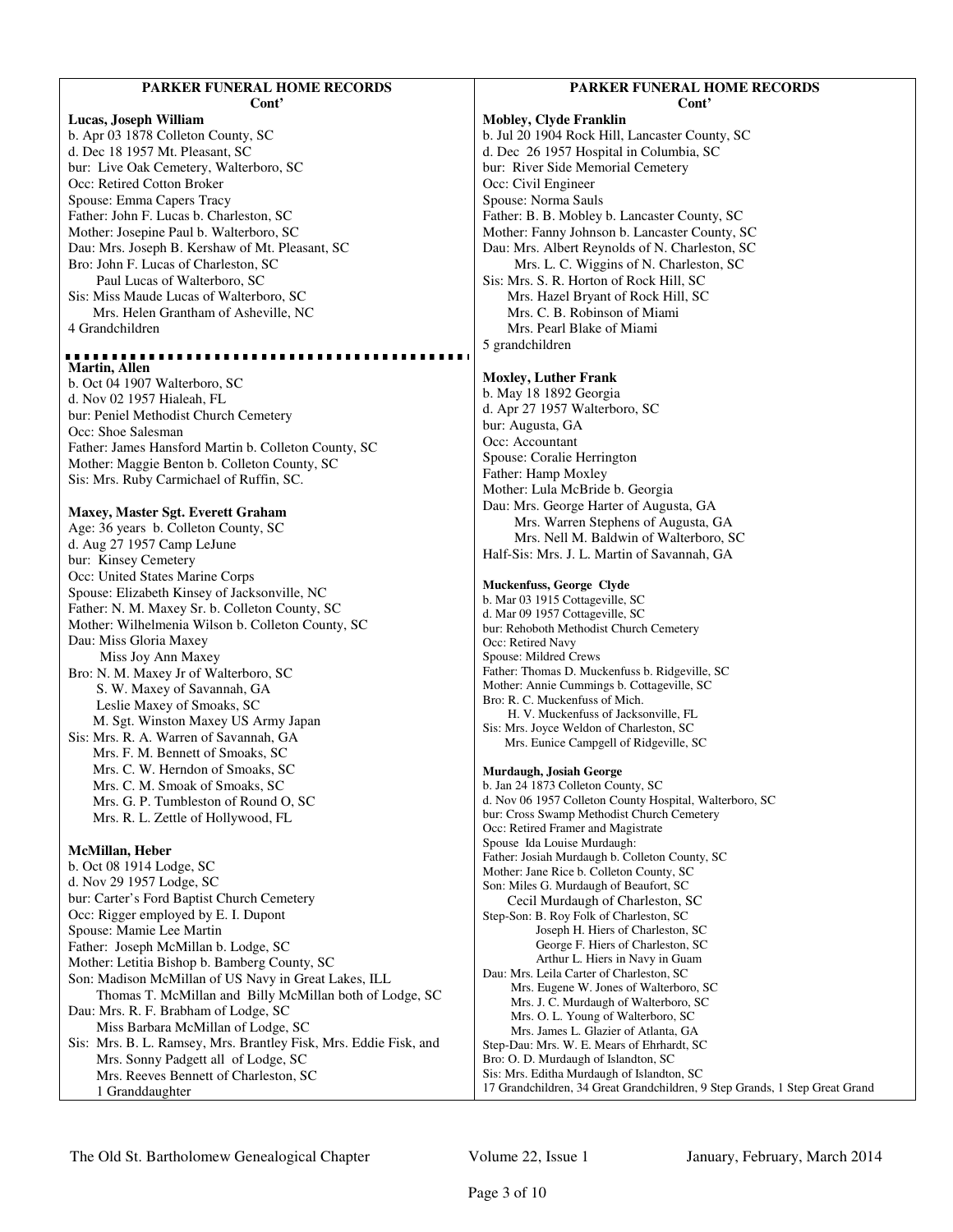#### **DESCENDANTS OF JOHN (JEAN) CHASSEREAU SR Cont' Generation Four**

**Continued children of Ella Rebecca Chassereau and Mikel David Crapse Jr** 

- 947 vi. Jesse William Crapse Sr, born Nov 18 1898 in Hampton County, SC, died Nov 28 1944 in Veterans Hospital, Columbia, SC, buried Lebanon Cemetery, Scotia, SC. He married Goldie Cope.
- 948 vii. Howell David Crapse, born Sep 25 1901 in Prince William Parish, SC, died Apr 05 1941 in Hampton, SC, buried in Lebanon Cemetery, Scotia, SC. He married Ethel Mae Mock, born May 26 1909 in Jasper County, SC (daughter of Arthur Ben Mock and Sarah Daisey Smith), died Sep 13 1961 in Hampton County, SC.
- 949 viii. Minnie Campbell Crapse, born Aug 20 1904.
- 950 ix. Lewis Gooding Crapse, born Sep 21 1908, died Jul 22 1979, buried Lebanon Cemetery, Scotia, SC. He married (1) Emily Elizabeth Dauberly, born May 02 1894 in Hampton County, SC (daughter of Eldridge Hamilton Dauberly and Susan Crapse), died Apr 17 1965 in Ridgeland, Jasper County, SC, buried Lebanon Cemetery, Scotia, SC. He married (2) Unknown Tuten.
- 951 x. Asbury Lawton Crapse, born Jan 26 1911 in Scotia, Hampton County, SC, died Jun 27 1977 in Florida.
- 249. **Ola America Chassereau**, born Jul 06 1868 in Hampton County, SC, died Jan 9 1952 in Hampton County, SC, buried Hopewell Baptist Church, Hampton, SC. She married **William Edward Hadwin**, about 1891 in Hampton County, SC, born Oct 09 1869 in Hampton County, SC (son of **Sheldon "Shell" Hadwin** and **Rebecca Mixson**), died Mar 21 1947 in Hampton, SC, buried in Hopewell Baptist Church, Hampton, SC.

*Children:*

- 952 i. John Allen Hadwin, born Oct 29 1890, died Jul 23 1960, buried Varnville Cemetery, Varnville, SC. He married Lenora Deborah Gooding, born Sep of 1896 in Hampton County, SC (daughter of James Phillip Gooding and Ida Padgett), died Oct 26 1976 in St Francis Xavier Hospital, Charleston, SC, buried Varnville Cemetery, Varnville, SC.
- 953 ii. Tillman Ehrhardt Hadwin, born Jun 06 1893 in Hampton County, SC, died Feb 21 1959 in Hampton County, SC, buried in Hopewell Baptist Church, Hampton, SC. He married Susan U. Kinard, born Aug 08 1889 in Hampton County, SC (daughter of Charlie Kinard and Rosa Vaughan), died Sep 13 1966 in Dorchester County Hospital, Summerville, SC.
- 954 iii. Bessie Mae Hadwin, born Jan 05 1894 in Hampton County, SC, died Nov 21 1965, buried DeLoach Cemetery, Estill, Hampton County, SC. She married (1) Joe Levy Wooten, born Apr 08 1891 (son of Allen Wooten and Madge DeLoach), died Mar 29 1943, buried DeLoach Cemetery, Estill, Hampton County, SC. She married (2) William Michael Corbin.
- 955 iv. George Ana Elizabeth "Lillie" Hadwin, born Jun 20 1899 in Hampton County, SC, died Feb 5 1975 in Chatham County, Ga, buried Hopewell Baptist Church, Hampton, SC. She married Calvin "Horace" Chassereau, about 1924 in Hampton County, SC, born Apr 01 1889 in Hampton County, SC (son of Dock Wyman Chassereau and Mamie Sue Crane), died Aug 06 1926 in Hampton County, SC, buried Hopewell Baptist Church, Hampton, SC.
- 956 v. Wade Hampton Hadwin, born Oct 24 1900 in Hampton County, SC, died Jul 20 1937 in Hampton County, SC, buried in Hopewell Baptist Church, Hampton, SC. He married Minnie Unknown.
- 957 vi. George Hilliard Hadwin, born Oct 20 1903 in Hampton County, SC, died Jun 12 1960 in Hampton County, SC, buried Browning Cemetery, Hampton County, SC. He married Phoebe Mae George, born Jun 06 1909 (daughter of Robert Henry George and Carrie Varnadoe), died Mar 22 1988 in Colleton Regional Hospital, Walterboro, SC, buried Browning Cemetery, Hampton County, SC.
- 958 vii. Mary Sue Hadwin, born Jul 10 1904 in Hampton County, SC, died Apr 03 1924 in Hampton County, SC, buried in Hopewell Baptist Church, Hampton, SC.

959 viii. Ella F. Chassereau, born about 1907.

- 960 ix. Lucille Hadwin. She married Unknown Norton.
- 961 x. Nettie Virginia Hadwin, born Dec 30 1911 in Hampton County, SC, died Jan 02 1941 in Jacksonville, Duval County, FL, buried Hopewell Baptist Church, Hampton, SC.
- 251. **Luther Butler Chassereau**, born Sep 24 1885, died Dec 25 1944 in Statesboro, Bulloch County, Ga. Records indicate that Luther Butler Chassereau was the son of Martin and Adella however Martin married Adella in 1899 (according to the 1900 Census). Luther would have been almost 15 years old at the time of their marriage. This leads us to believe that Georgianna Chitty to be the mother of Luther Butler Chassereau. Luther and Lula were living in Savannah, GA in 1920 Census. He married **Lula S. Crapse**, about 1909, born May 11 1889 (daughter of **Mikel David Crapse Jr** and **Ella Rebecca Chassereau**), died Jun 10 1971 in Statesboro, Bulloch County, Ga.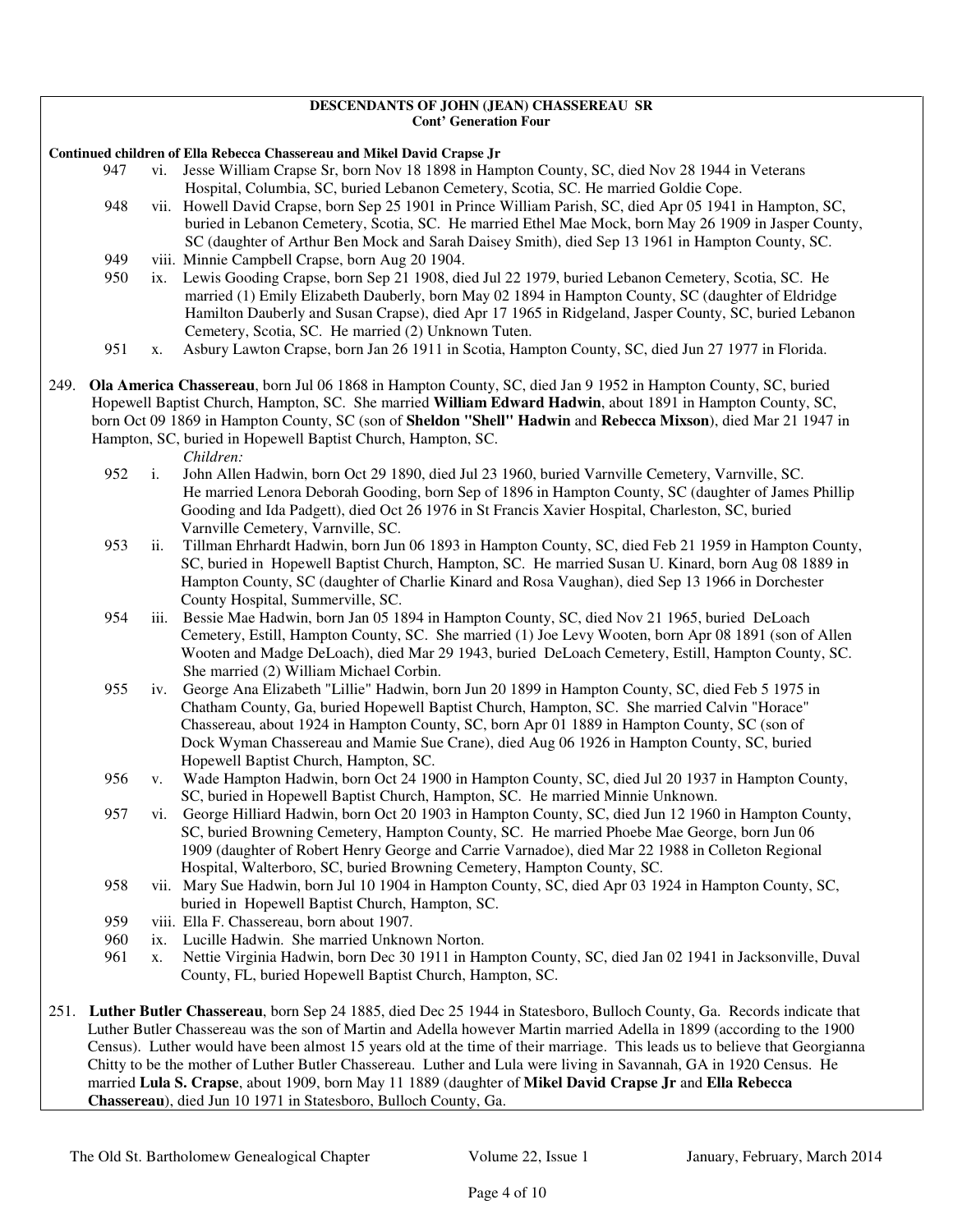*Children:*

- 962 i. Luther Leroy "Lee" Chassereau Sr, born Jan 02 1911 in Hampton County, SC, died May 01 2003 in Augusta, Richmond County, GA.
- 963 ii. Ellie Mae Chassereau, born Dec of 1915 in Georgia, died Before May 01 2003.
- 964 iii. Thomas Brewton Chassereau, born Dec 18 1920 in Georgia, died Mar 25 1966 in Contra Costa County, CA.
- 965 iv. William Francis Chassereau, born Oct of 1925 in South Carolina, died Nov of 1986 in Greenville, SC.
- 254. **Susan Ethel "Rosa Sue" Chassereau**, born Aug 25 1862 in Barnwell County, SC, died Dec 05 1890 in Barnwell County, SC, buried Chassereau-Bazzle Cemetery, Ehrhardt, SC. She married (1) **Private Information**. *Children:*
	- 966 i. Monie Calvin Chassereau Sr, born Aug 05 1880 in South Carolina, died Jun 21 1964 in Georgia, buried Ash Branch Primitive Baptist Church Cemetery, Bulloch County, GA. He married Agnes Etta Sims, about 1904, born Jul 05 1884 in Bryan County, GA (daughter of Harmon Jackson Sims and Susan Rebecca Wise), died May 29 1965 in Bulloch County, Ga, buried Ash Branch Primitive Baptist Church Cemetery, Bulloch County, GA.
	- She married (2) **William "Bill" Shaw**, born Jan of 1860, buried Chassereau-Bazzle Cemetery, Ehrhardt, SC. *Children:*<br>967 ii. Anna Ren
		- 967 ii. Anna Rena Shaw, born Jul 21 1889 in Ehrhardt, Bamberg County, SC, died Oct 08 1950 in Allendale County, SC.
- 256. **William Lewis Mitchum**, born Mar 26 1868 in Barnwell County, SC, died Dec 04 1911 in Bamberg County, SC, buried St John's Baptist Church, Ehrhardt, SC. He married **Sarah Beard**, born Nov 22 1875 in Barnwell County, SC (daughter of **George Washington Beard** and **Lucia C. Smoak**), died Jun 13 1911 in Bamberg County, SC, buried St John's Baptist Church, Ehrhardt, SC.

*Children:*

- 968 i. Infant Son Mitchum, born Oct 04 1907.
- 969 ii. Infant Son Mitchum, born Mar 16 1909.
- 970 iii. George Homer Mitchum, born May 13 1911 in Bamberg County, SC, died Oct 10 1978 in Bamberg County, SC. He married Minnie Lee Folk, (daughter of Julius Augustus Folk and Lalla Maye Rush) on Sep 23 1933, born Sep 15 1917 in Olar, Bamberg County, SC, died Mar 6 2012, buried St John Baptist Church, Ehrhardt, SC.
- 257. **Wade Hampton Mitchum**, born Jul 23 1870 in Barnwell County, SC, died Aug 23 1948 in Bamberg County, SC. He married **Tince Unknown**.

*Children:*

- 971 i. Alice Mitchum.
- 972 ii. George Mitchum.
- 258. **Isaac Henry Mitchum**, born Jun 19 1873 in Bamberg County, SC, died May 09 1943 in Bamberg County, SC, buried. He married **Pauline Connelly**, about 1906 in Bamberg County, SC, born Dec 18 1888 in Barnwell County, SC (daughter of **Henry W. Connelly** and **Mary "Annie" Ayer**), died Jan 28 1968 in Bamberg County, SC.

*Children:*

- 973 i. Inez Mitchum, born Aug 27 1907 in Bamberg County, SC, died Oct of 1973 in Sacramento, Calif. She married Albert Heyward Askins, born Dec 21 1871 in Barnwell County, SC (son of John Askins and Frances Courtney), died about 1958 in Timmonsville, SC.
- 974 ii. Henry Fant Mitchum, born about 1908 in Bamberg County, SC, died about 1970 in Bamberg County, SC. He married (1) Hazel Lewis. He married (2) Rudy Lee Watts.
- 975 iii. Joe Felder Mitchum, born Jun 06 1912 in Bamberg County, SC, died Mar 19 1913 in Bamberg County, SC.
- 976 iv. Vera Mitchum, born Mar of 1915 in Bamberg County, SC, died about 1962 in Bamberg County, SC. She married W. Arthur Crafton.
- 259. **Julia Elbertie "Bertie" Mitchum**, born Mar 25 1876 in Barnwell County, SC, died Nov 14 1956 in Bamberg County, SC, buried Chassereau-Bazzle Cemetery, Ehrhardt, SC. She married **John Hampton Bazzle**, Nov of 1898, born Sep 08 1874 in Barnwell County, SC (son of **Jacob Henry Bazzle** and **Cornelia Elliott Hiers**), died May01 1930 in Bamberg County, SC, buried Chassereau-Bazzle Cemetery, Ehrhardt, SC.
	- *Children:*
	- 977 i. Lena Bazzel, born Apr 09 1903 in Bamberg County, SC, died Sep 12 1984 in Bamberg County, SC, buried Chassereau-Bazzle Cemetery, Ehrhardt, SC.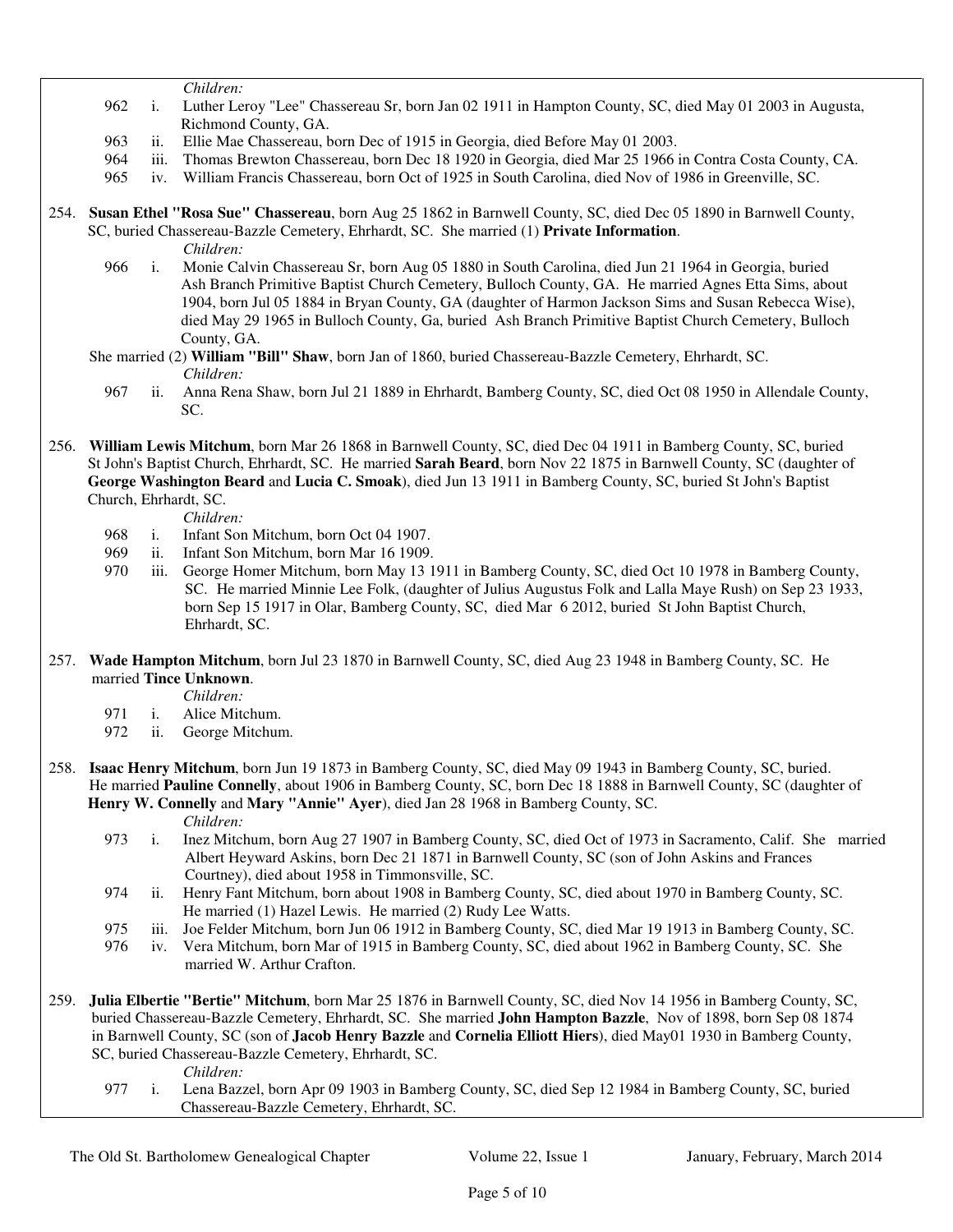978 ii. Boyd Hampton Bazzle, born May 16 1909 in Bamberg County, SC, died Dec 04 1966 in Bamberg County, SC.

- 979 iii. William Cecil Bazzle, born Sep 11 1911 in Bamberg County, SC, died Jan 25 2007 in Ehrhardt, Bamberg County, SC, occupation Retired Westinghouse (in Hampton, SC) & a Farmer, buried Chassereau-Bazzle Cemetery, Ehrhardt, SC.
- 980 iv. Derrill Cornelius Bazzle, born Feb 18 1916 in Bamberg County, SC, died Sep 12 1988 in Bamberg County, SC.
- 260. **George Washington Rentz**, born Jan 14 1865 in Barnwell County, SC, died Mar 11 1931 in Hampton County, SC, buried Varnville Cemetery, Varnville, SC. He married (1) **Julian "Necie" DeLoach**, about 1884 in South Carolina, born Jan of 1870, died after 1910.

- *Children:*<br>981 i. William I. i. William Lloyd Rentz Sr, born Oct 10 1889, died Dec 22 1956, buried Evergreen Cemetery, Beaufort, SC. He married Marie Bishop, Jun 13 1915, born Jan 09 1894 (daughter of George Jacob Bishop Sr and Susan Charity "Sue" Rentz), died Dec 03 1974 in Beaufort County, SC, buried Evergreen Cemetery, Beaufort, SC.
- 982 ii. Rosha Elizabeth "Bessie" Rentz, born Jul of 1890, died about 1956. She married Thomas Daniel "Tom" Horton Sr, May 06 1908 in Hampton County, SC, born about 1885 (son of E. W. Horton and Merella Smith), died Nov 04 1947 in Jasper County, SC, buried Grimes Cemetery, Grays, SC.
- 983 iii. Clarence H. Rentz, born Oct 30 1891 in Hampton County, SC, died Jan 21 1952 in Varnville, Hampton County, SC. He married Elsie Mae Brown, about 1913, born about 1893 (daughter of George Martin Brown and Mary Ann Bennett), died May 4 1960 in Charleston, SC.
- 984 iv. Wilbur Rentz, born Dec of 1893.
- 985 v. Bertha Rentz, born Dec 04 1894 in South Carolina, died Sep 20 1922 in Hampton County, SC, buried Hopewell Baptist Church, Hampton, SC. She married Calvin "Horace" Chassereau, about 1913 in Hampton County, SC, born Apr 01 1889 in Hampton County, SC (son of Dock Wyman Chassereau and Mamie Sue Crane), died Aug 06 1926 in Hampton County, SC, buried Hopewell Baptist Church, Hampton, SC.
- 986 vi. Annie Rentz, born Jun of 1897. She married William L. Cooper, about 1910.
- 987 vii. Becky Rentz, born Oct of 1899.
- 988 viii. George "Odis" Rentz, born Jul 22 1905 in Hampton County, SC, died Apr 17 1968 in Chatham County, Ga, buried in Bethlehem Baptist Church Fairfax Cemetery, Fairfax, SC. He married Julia Elizabeth Jenness, born about 1908 in Fairfax, Allendale County, SC (daughter of Charles Jenness and Cammie Sanders), died Feb 21 1984, buried Fairfax Cemetery, Fairfax, SC, occupation Teacher.

 He married (2) **Ann Elizabeth "Minnie" Unknown**. **Ann**: Ann Elizabeth "Minnie" Unknown wife of George W. Rentz was previously married to Mr. Crews.

*Children:*

 989 ix. Harold Turner Rentz, born Dec 29 1906, died Jun 16 1977, not buried. His body was given to Medical Science. He married Mary "Hazel" Ulmer, May 7 1936, born Mar 28 1914 in Ruffin, Colleton County, SC (daughter of James Breland "Jimmie" Ulmer and Della Cora Crosby), died Jan 7 1996 in Nursing Home, Walterboro, SC.

261. **Rosha Ann Rebecker Rentz**, born Apr 10 1869 in Hampton County, SC, died Feb 12 1914 in Springfield, Effingham County, Ga. She married **James Capers Belger**, about 1889 in Hampton County, SC, born Jun 11 1865 in Hampton County, SC (son of **Henry P. Belger** and **Holly Elizabeth Hughey**), died Jan 07 1929 in Jasper County, SC.

*Children:*

 990 i. Ethel Lucille Belger, born Jan 29 1890 in Jasper County, SC, died Apr 30 1981 in Bay View Nursing Home, Beaufort, SC, buried Ridgeland Cemetery, Ridgeland, SC. She married Lester M. Wall.

- 991 ii. Flora Faustina Belger, born Jun 16 1892 in Hampton County, SC, died Oct 30 1898.
- 992 iii. John Henry Patrick Belger, born Feb 17 1894 in Hampton County, SC, died Oct 05 1959.
- 993 iv. Horace Leon Belger, born Jul 22 1897 in Hampton County, SC, died Jun 08 1976 in Hampton General Hospital, Hampton, SC, buried St Paul Cemetery, Hampton County, SC. He married (1) Georgia "Viola" Johnson, Apr 01 1917 in Beaufort County, SC, born Oct 28 1900 in Hampton County, SC (daughter of William E. Johnson and Sara "Catherine" Smith), died Dec 03 1944 in Hampton County, SC, buried St Paul Primitive Baptist Church, Hampton, SC. He married (2) Idell Drawdy. Idell: Previously married to Mr. Bennett and had Bill Bennett of Hampton, SC; Edward Bennett of Elizabeth City, NC; Christine Bennett Craig of Belton, TX; and Inez Bennett Devane of Jacksonville, FL. 994 v. Frank Alonzo Belger, born Jan 19 1899 in Hampton County, SC, died Jun of 1972.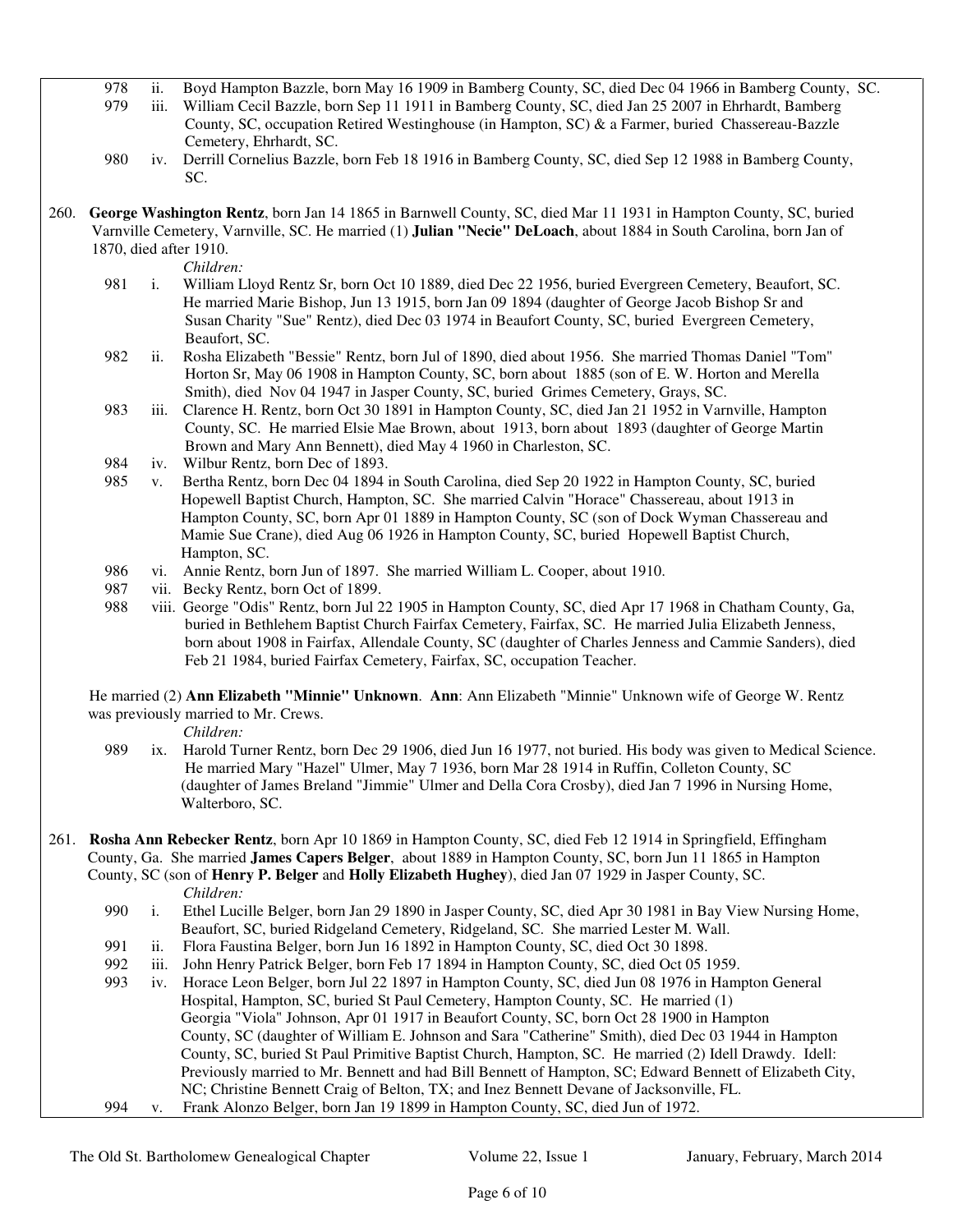- 995 vi. Margorie "Allene" Belger, born Aug 22 1903 in Hampton County, SC, died Apr of 1978. She married Ernest Wesley Cooler Sr, Mar 22 1919 in Savannah, Chatham County, Ga, born Jul 15 1895 in Oaktie, SC (son of James Asbury Cooler and Sarah Ann Unknown), died Aug 13 1965 in Conway, SC.
- 996 vii. Sudie "Ruth" Belger, born about 1905 in Hampton County, SC. She married Unknown Driggers.
- 997 viii. William Leander Belger Griffin, born Dec 13 1907 in Hampton County, SC, died Apr 18 1992.
- 262. **Noah William Rentz**, born Apr 23 1871 in Barnwell County, SC, died Jul 09 1960 in Varnville, Hampton County, SC, buried in Varnville Cemetery, Varnville, SC. He married **Clara Cynthia Vaughan**, Dec 12 1897 in South Carolina, born Apr 5 1878 in Lodge, Colleton County, SC (daughter of **Medicus Peeples Vaughan** and **Mary Ann Susan Hiers**), died Mar 22 1960 in Varnville, Hampton County, SC, buried Varnville Cemetery, Varnville, SC.

*Children:*

- 998 i. Norman Gardelle Rentz, born Jan 08 1900 in Varnville, Hampton County, SC, died Dec 09 1977, occupation Teacher, buried Varnville Cemetery, Varnville, SC. He married Hilda Garnett Tuten, Aug 08 1945, born Mar 10 1914 (daughter of John Jackson Tuten and Emma Leslie Powell), died Jan 05 1998.
- 999 ii. Gwendolyn Rentz, born about 1901, died Young, buried in Varnville, Hampton County, SC.
- 1000 iii. Noah William Rentz Jr, born Mar 20 1903 in Varnville, Hampton County, SC, died Jan 07 1965, buried Fort Myers Mauseoleum, Ft. Myers, FL. He married Marian Marchand, Aug 28 1929, born Mar 04 1907 in Urichsville, OH (daughter of George U. Marchand and Mary Ethel Linn).
- 1001 iv. Leopold Willemette Rentz, born Feb 27 1905 in Varnville, Hampton County, SC, died May 02 1992. He married Marjorie Baker, born Dec 12 1907 in Newman, GA (daughter of Charles Lee Baker and Rhoda Louella Bonner).
- 1002 v. Marguerite Constance Rentz, born May 28 1907 in Varnville, Hampton County, SC. She married (1) Harry Grady Morgan, Dec 12 1930, born Oct 076 1908 in Lillington, NC, died Jan 08 1967. She married (2) Lewis Emeil Ritter, Nov 26 1968, born Oct 11 1893 in Brunson, Hampton County, SC (son of James Madison Ritter and Sarah Ann Davis), died Jun of 1978.
- 1003 vi. Cecil Vaughan Rentz, born Apr 26 1911 in Varnville, Hampton County, SC, occupation Engineer with General Electric Co., died Oct 07 1986, buried Varnville Cemetery, Varnville, SC. He married Etta Speicher, Jun 20 1936, born Aug 30 1911 in Bergholz, OH (daughter of Matthew Speicher and Ethel Irene Williams).
- 1004 vii. Sarah "Blanche" Rentz, born Sep 06 1913 in Varnville, Hampton County, SC, died Jul 08 1980, buried Varnville Cemetery, Varnville, SC. She married (1) Earl Hinson. She married (2) William Rutland.

265. **Bijah Rentz**, born Nov 31 1878, died Oct 23 1910, buried Live Oak Cemetery, Walterboro, SC. She married **Franklin Capers Bennett**, about 1898, born Jun 19 1876 in Walterboro, Colleton County, SC (son of **John Wesley Bennett** and **Mary Elizabeth "Lizzie or Pollie" Rentz**), died Jan 21 1934, buried Live Oak Cemetery, Walterboro, SC, occupation Merchant.

#### *Children:*

- 1005 i. Infant Son Bennett, born Mar 15 1899, died Mar 17 1899, buried Live Oak Cemetery, Walterboro, SC.
- 1006 ii. Virgie M. Bennett, born about 1908.
- 1007 iii. Infant Daughter Bennett, born Sep 14 1910, died Dec 4 1910, buried Live Oak Cemetery, Walterboro, SC.
- 266. **Barney Rasmie Rentz**, born Nov 30 1882 in Hampton County, SC, died Jan of 1975 in Beaufort Memorial Hospital, Beaufort, SC, occupation Retired Farmer, occupation County Commissioner for many years. He married **Annie Eliza Goethe**, about 1906, born Nov 18 1886 in Hampton County, SC (daughter of **Washington Wiley Goethe** and **Carolyn Elizabeth Gill**), died Jan of 1983 in Beaufort County, SC.

#### *Children:*

- 1008 i. Lucille Rebecca Rentz, born about 1907 in South Carolina. She married Unknown Altman.
- 1009 ii. Steady Uzziah Rentz, born Oct 14 1909 in South Carolina, died May 21 1979. He married Katherine Terry, born May 30 1916 in Hampton County, SC (daughter of Benjamin Chaplin "Chappie" Terry and Susan Herndon), died Oct 13 2003 in Hampton County, SC, buried Hopewell Baptist Church, Hampton, SC.
- 1010 iii. Ina "Ernestine" Rentz, born about 1912 in Hampton County, SC. She married Unknown Gay.
- 1011 iv. Elizabeth "Betty" Rentz, born about 1915 in Hampton County, SC. She married Unknown Kearse.
- 1012 v. Clara Margaret Rentz, born about 1918 in Hampton County, SC.
- 1013 vi. Barney R. Rentz Jr, born about 1920 in Hampton County, SC, died May of 1981.

 1014 vii. Carson Rayburn "Jim" Rentz, born about 1923 in Hampton County, SC, died May 29 2000, buried Beaufort Memorial Gardens, Beaufort, SC. He married Rhoda Leland Godley, about 1954, born Nov 06 1932 (daughter of Jade Russell Godley and Henrietta Connelly).

1015 viii. Frances Louise Rentz, born about 1926 in Hampton County, SC, died May 07 1997 in Williamston, SC.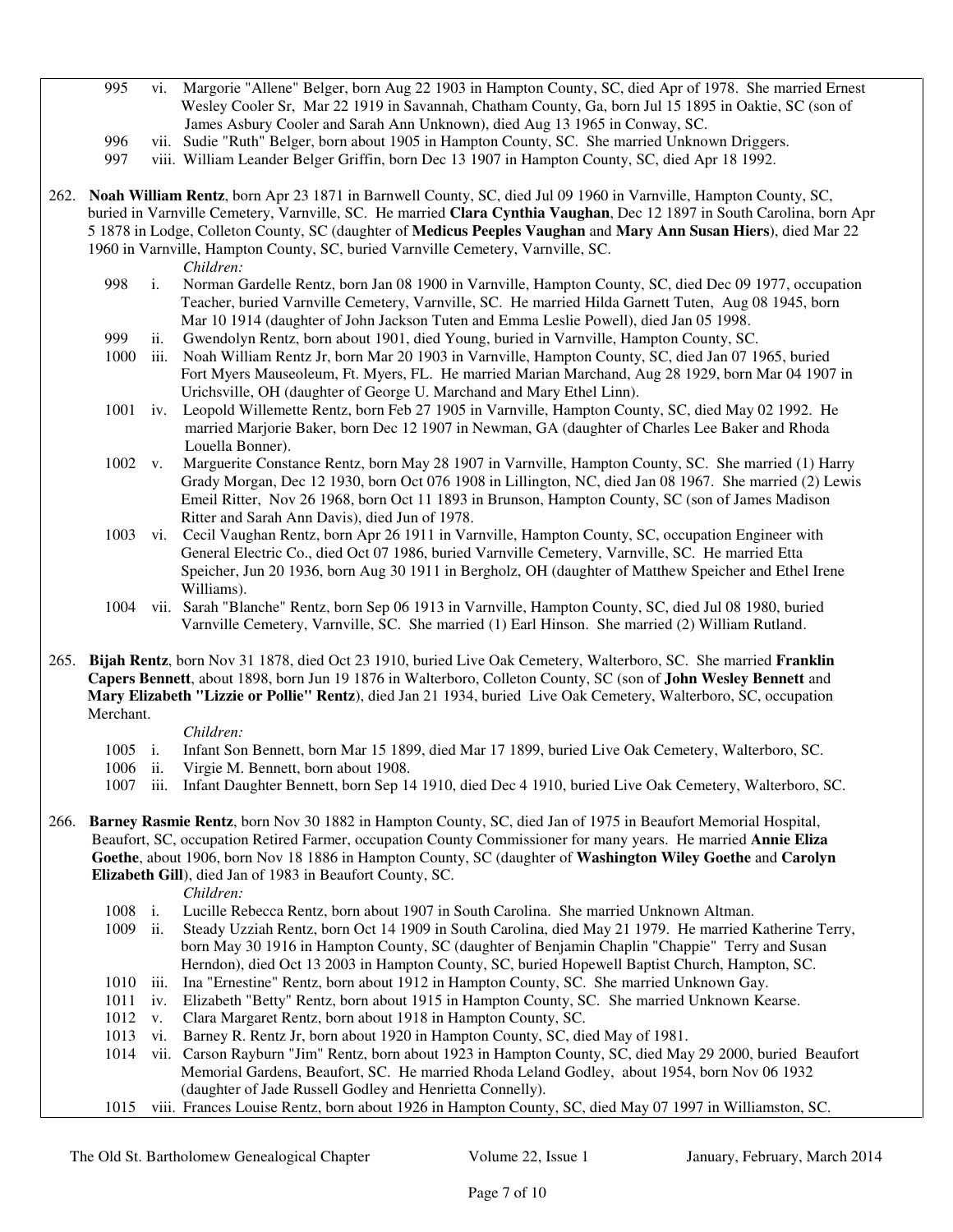She married Unknown Ballard.

- 1016 ix. Edward Eugene Rentz, born Dec 07 1928 in Hampton County, SC. He married Betty Ruth Peeples, Nov 19 1949, born Sep 18 1931 (daughter of Miles Peeples and Hattie Ruth Stanley).
- 267. **Annie M. Rentz**, born Jan of 1884, died about 1925. She married **William Frank Hoover**, about 1910, born about 1885. *Children:*
	- 1017 i. Verna Elizabeth Hoover, born Jul 18 1911 in Varnville, Hampton County, SC, died Mar 26 2006 in Denver, Colorado, buried Hopewell Cemetery, Hampton, SC, occupation Former owner and operator of DeLoach's Restaurant in Hampton and retired as manager of Fairdale County Club in Allendale County. She married (1) Unknown DeLoach. She married (2) Merrill K. "Happy" Campbell, born Apr 17 1910, died Jun 07 1986, buried Sand Hill Baptist Church, Hampton, SC.
	- 1018 ii. Annie Lois Hoover, born about 1914 in Hampton County, SC. She married D. O. Duckworth.
	- 1019 iii. Erastus U. "Rastus" Hoover, born about 1915 in Hampton County, SC, occupation Reverend.
	- 1020 iv. Miriam Elise Alice Hoover, born Dec of 1918 in Hampton County, SC. She married Charles O'Neal Connelly Jr, about 1940, born about 1917 (son of Charles O'Neal Connelly Sr and Sarah Wise), died Nov 19 2011, buried Pineview Memorial Park, North Augusta, SC.
	- 1021 v. Corine C. Hoover, born about 1922 in Varnville, Hampton County, SC. She married R. L. Booth.
- 268. **John Wyman Chassereau**, born May 11 1873 in Ehrhardt, Bamberg County, SC, died Aug 04 1944 in Ehrhardt, Bamberg County, SC, buried Mt Pleasant Lutheran Church, Ehrhardt, SC, occupation Farmer. John was first cousin to his wife Ida Rentz. He married (1) **Ida Rentz**, about 1897, born Oct 22 1878 in Bamberg County, SC (daughter of **Little Berry Rentz** and **Susan Elizabeth Bishop**), died Nov 18 1907 in Bamberg County, SC, buried Hopewell Baptist Church, Hampton, SC.
	- *Children:*<br>1022 i. Susanna F 1022 i. Susanna Rebecca "Sudie" Chassereau, born Oct 22 1899 in Ehrhardt, Bamberg County, SC, died Dec 18 1936 in Ehrhardt, Bamberg County, SC, buried Mt Pleasant Lutheran Church, Ehrhardt, SC. After the death of Susan Rebecca "Sudie" Chassereau Rentz the children of this marriage were raised by the sister of Clifton Moody Rentz, Mrs Lottie Rentz Zeigler. She married Clifton Moody Rentz, Mar 28 1920 in Ehrhardt, SC, born Oct 6 1896 in Ehrhardt, Bamberg County, SC (son of George Washington Rentz and Sarah Alice Kinard), died Apr 10 1962 in Ehrhardt, Bamberg County, SC, buried Mt Pleasant Lutheran Church, Ehrhardt, SC. Clifton: According to "The Isaac Chassereau and Rebecca Thurston Chassereau Family 1918-1998 of South Carolina" compiled by Alfred W. Chassereau of Savannah, GA page 12 has birth date of Clifton Moody Rentz as Oct 03 1896.
	- 1023 ii. Little Henry Chassereau, born Jul 10 1901 in Hampton County, SC, died Jul 12 1972 in Ehrhardt, Bamberg County, SC, buried Ehrhardt Cemetery, Ehrhardt, SC. He married Edna "Idalia" Warren, Mar 8 1925 in South Carolina, born May 7 1909 in Colleton County, SC (daughter of Henry "Barney" Warren and Rosa Richardson), died Jan 18 1997 in Bamberg County Nursing Center, Bamberg, SC, buried Ehrhardt Cemetery, Ehrhardt, SC.
	- 1024 iii. Wyman Frank Chassereau, born Oct 26 1904 in Hampton County, SC, died Dec 02 1983 in Denmark, SC, buried Denmark Cemetery, Denmark, SC, occupation Retired Farmer. He married Sarah Hilma Elizabeth Fender, Jul 04 1924, born Aug 04 1907 in South Carolina (daughter of William Abner Fender and Daisy Lee Bishop), died Dec 12 1997 in South Carolina.
	- 1025 iv. Infant Son Chassereau, born Nov 09 1907 in Hampton County, SC, died Nov 09 1907 in Hampton County, SC, buried Hopewell Baptist Church, Hampton, SC.

 He married (2) **Margaret "Maggie" Eutsy Copeland**, Sep 10 1909, born Aug 07 1877 in Ehrhardt, Bamberg County, SC (daughter of **George Copeland** and **Mary Suzanna Unknown**), died Feb 10 1950 in Ehrhardt, Bamberg County, SC, buried Mt Pleasant Lutheran Church, Ehrhardt, SC.

*Children:*

- 1026 v. John Glenwood Chassereau, born Feb 20 1917 in Ehrhardt, Bamberg County, SC, died Mar 13 2005 in Bamberg County Hospital, Bamberg, SC, buried Mt Pleasant Lutheran Church, Ehrhardt, SC, occupation Retired from Bamberg Textile, maintenance department. He married Ethel Mae Hiers, Jun 28 1953 in Evergreen Christian Church, Walterboro, SC, born Mar 20 1926 in Charleston, SC (daughter of William Harley "Willie" Hiers and Ethel Crosby).
- 270. **Hiberney "Bernie" Chassereau**, born Apr 25 1876 in Ehrhardt, Bamberg County, SC, died Jan 1 1953 in Hampton County, SC, buried Hopewell Baptist Church, Hampton, SC. She married **Newton Capers McAlhaney**, about 1894, born Aug 8 1871 in Branchville, Orangeburg County, SC (son of **Robert Henry McAlhany** and **Anna "Elizabeth" Hiers**), died Jul 27 1936 in Hampton County, SC, buried Hopewell Baptist Church, Hampton, SC.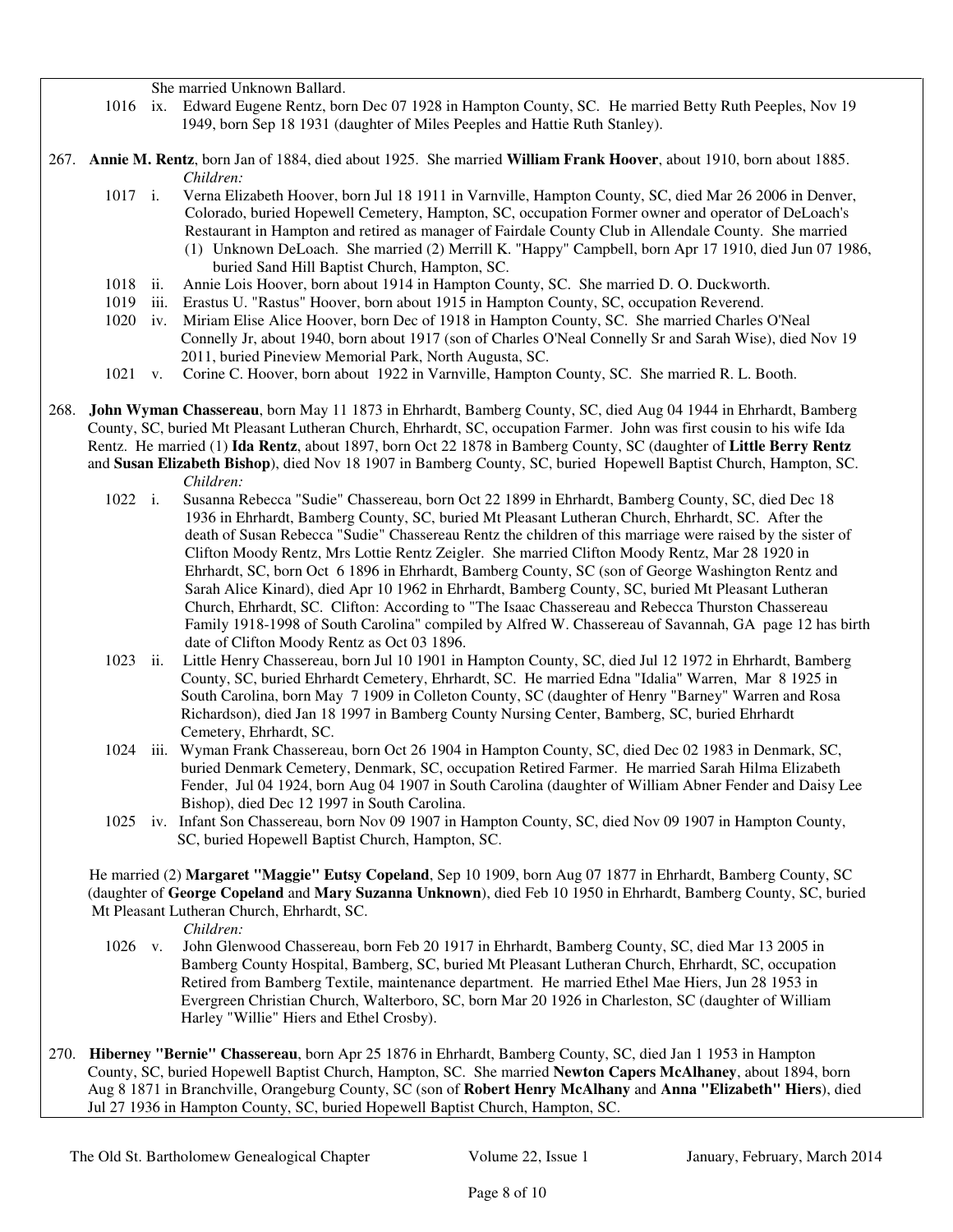*Children:* 1027 i. Raddie Brewton McAlhaney, born Oct 5 1895 in Hampton County, SC, died May 20 1958 in Hampton County, SC, buried Hopewell Baptist Church, Hampton, SC. He married (1) Edna Earl Copeland, born Mar 17 1902 in Ehrhardt, SC (daughter of Jesse Copeland and Lizzie Folk), died Jun 10 1931 in Colleton County, SC, buried Mt Pleasant Lutheran Church, Ehrhardt, SC. He married (2) Lillie Elizabeth Stanley, born Aug 19 1900 (daughter of Wade Hampton Stanley and Mary Ann Bennett), died Jan 20 1978 in Hampton General Hospital, Hampton, SC, buried Hopewell Baptist Church, Hampton, SC. 1028 ii. Ivy Lillian McAlhaney, born Jul 22 1897 in Hampton County, SC, died Jan 29 1966 in Hampton County, SC, buried Hopewell Baptist Church, Hampton, occupation Retired from Westinghouse. She married LeRoy Youmans Sr, about 1928 in Hampton County, SC, born Aug 6 1899 in Hampton County, SC (son of Miles David Youmans and Rosa Vaughan), died Feb 3 1979 in Hampton County, SC, buried in Hopewell Baptist Church, Hampton, SC. 1029 iii. Asbury Newton McAlhaney, born Jan 13 1899 in Hampton County, SC, died Jun 9 1934, buried in Hopewell Baptist Church, Hampton, SC. He married Effie Irma Smith, Oct 1 1926 in Varnville, Hampton County, SC, born Nov 30 1904 (daughter of Herbert Washington Smith and Drucilla Noraway "Nollie" Crapse), died Feb 13 1982, buried Hopewell Baptist Church, Hampton, SC. Effie: Remarried to Luther R. Darnell on Sep 23 1941 and had three children (see Bishop Book page 261). 1030 iv. John "Alva" McAlhaney, born Dec 3 1900 in Hampton County, SC, died May 26 1952 in Hampton County, SC, buried Sandy Run Cemetery, Hampton County, SC. He married Vivian Corene McMillan, about 1932 in Hampton County, SC, born Dec 1 1903 in Varnville, Hampton County, SC (daughter of James Edwin McMillan and Harriett Emily "Emma" McMillan), died Dec 31 1989 in Hampton County, SC, buried Sandy Run Baptist Church, Hampton, SC. 1031 v. Dora McAlhaney, born Apr 3 1903 in Hampton County, SC, died May 7 1988 in Estill, Hampton County, SC, buried Hopewell Baptist Church, Hampton, SC. She married Sidney Nathaniel Crapse, Dec 19 1926, born May 15 1902 in Hampton County, SC (son of John Raymond Crapse and Sarah J. "Sallie" Wall), died Mar 30 1973 in Hampton County, SC, buried Hopewell Baptist Church, Hampton, SC. 1032 vi. Bubb McAlhaney, born Jul 06 1906 in Varnville, Hampton County, SC, died Nov 16 1976 in Hampton County, SC, buried Hopewell Baptist Church, Hampton, SC, occupation Retired Farmer. He married Irene Harvey, Sep 25 1925 in Hampton County, SC, born Oct 20 1903 in Fairfax, SC (daughter of Sim Hamilton Harvey Sr and Annie Bowers), died Apr 27 1989 in Hampton County, SC, buried Hopewell Baptist Church, Hampton, SC. 1033 vii. Infant Daughter McAlhaney, born Mar 13 1908, died Mar 13 1908, buried Hopewell Baptist Church, Hampton, SC. 1034 viii. Willie Lee McAlhaney, born Jun 5 1909, died Jan 18 1912, buried Hopewell Baptist Church, Hampton, SC. 1035 ix. Quillie McAlhaney, born Sep 23 1912 in Hampton County, SC, died Mar 1 1989 in Hampton County, SC. He married Dorothy Mae DeLoach, Apr 5 1942, born Jan 14 1926 in Hampton County, SC (daughter of Charles "Devie" DeLoach and Mary Jeanette "Nettie" Crosby). 1036 x. Ethel McAlhaney, born Apr 16 1916 in Hampton County, SC, died Nov 08 2005 in Harper Nursing Center, Estill, SC, buried Smith Cemetery, Varnville, SC. She married Geddis Bertrand Sinclair Sr, Dec 11 1938, born Jul 11 1910 in Hampton County, SC (son of Robert Hampton Sinclair and Sarah Adeline "Addie" Simmons), died Jan 27 1981 in Orangeburg Regional Hospital, Orangeburg, SC, buried Smith Cemetery, Varnville, SC, occupation Retired farmer. 1037 xi. Infant Daughter McAlhaney, born Aug 27 1919, died Aug 27 1919, buried Hopewell Baptist Church, Hampton, SC. 271. **Willie Lee Chassereau**, born Jan 15 1878 in Ehrhardt, Bamberg County, SC, died Jan 02 1958 in Ehrhardt, Bamberg County, SC, buried in Mt Pleasant Lutheran Church, Ehrhardt, SC. Raised by Jacob Calvin Kinard and Malinda A. Chassereau Kinard. He married **Dora Annie Kinard**, Jul 05 1905 in Bamberg County, SC, born Mar 24 1875 in Barnwell County, SC (daughter of **Martin Alfred Kinard** and **Rebecca Anne Copeland**), died Oct 18 1966 in Ehrhardt, Bamberg

County, SC, buried in Mt Pleasant Lutheran Church, Ehrhardt, SC.

*Children:*

 1038 i. William Ernest Chassereau Sr, born Apr 23 1908 in Ehrhardt, Bamberg County, SC, died Jul 17 1997 in Ehrhardt, Bamberg County, SC. He married Arrie Virginia Bishop, born Jul 29 1912 (daughter of Benjamin Berry Bishop and Sarah Willie Hiers), died Mar 04 1977, buried Mt Pleasant Lutheran Church, Ehrhardt, SC.